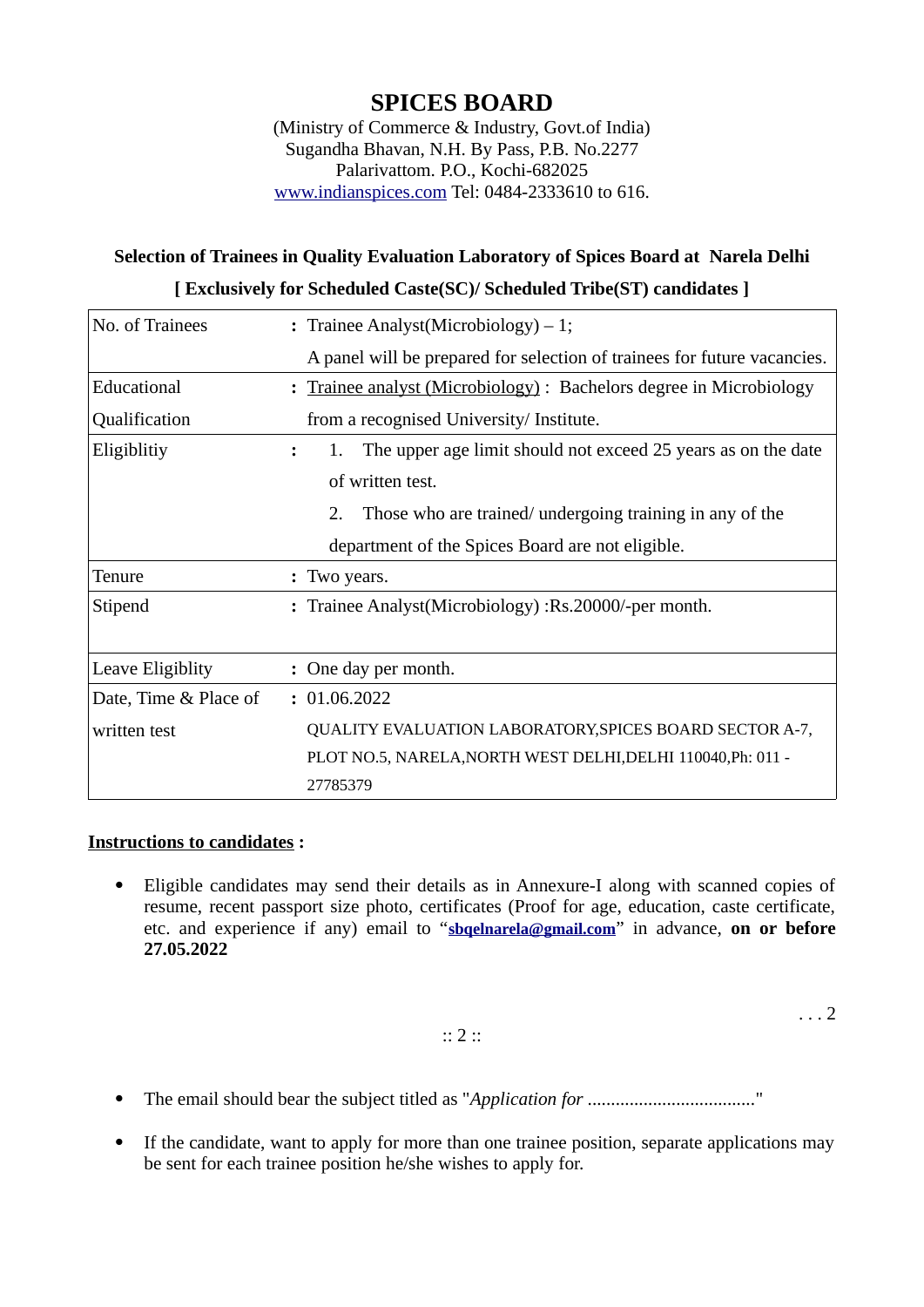- Applications, which are not received in the prescribed format i.e. as per Annexure-I of the notification along with the supporting documents will not be considered.
- Candidate has to mention the appropriate trainee position he/she would like apply in the application form(Annexure-I). [Example "*Application for Trainee Analyst-Microbiology*" ]
- Candidates may sent the application as a single PDF attachment in the following order (a) Annexure-I (b) Educational qualifications(in chronological order) (c) Caste/Community certificate (d) ID proof (e) Experience certificate, if any.
- If large number of applications are received, same will be shortlisted as per the criteria as decided by Spices Board.
- Spices Board reserves the right to modify/alter/restrict/enlarge/cancel the selection process, without assigning any reason. The decision of the Board will be final and no appeal will be entertained in this matter.
- The acknowledgement of applications received by email, if in order, will be sent between 5:00 to 5:30 pm on working days.
- Candidates are advised to check opportunities/notices in Board's website www.indianspices.com for updates and not to rely on information from 3rd party websites.

The written test shall be conducted as per the COVID-19 protocol as per the guidelines of Ministry of Health & Family Welfare, Govt. of India.

Dated:  $12<sup>th</sup>$  May 2022 . Kochi-25. Spices Board

Hindi version follows

\* \* \* \* \*